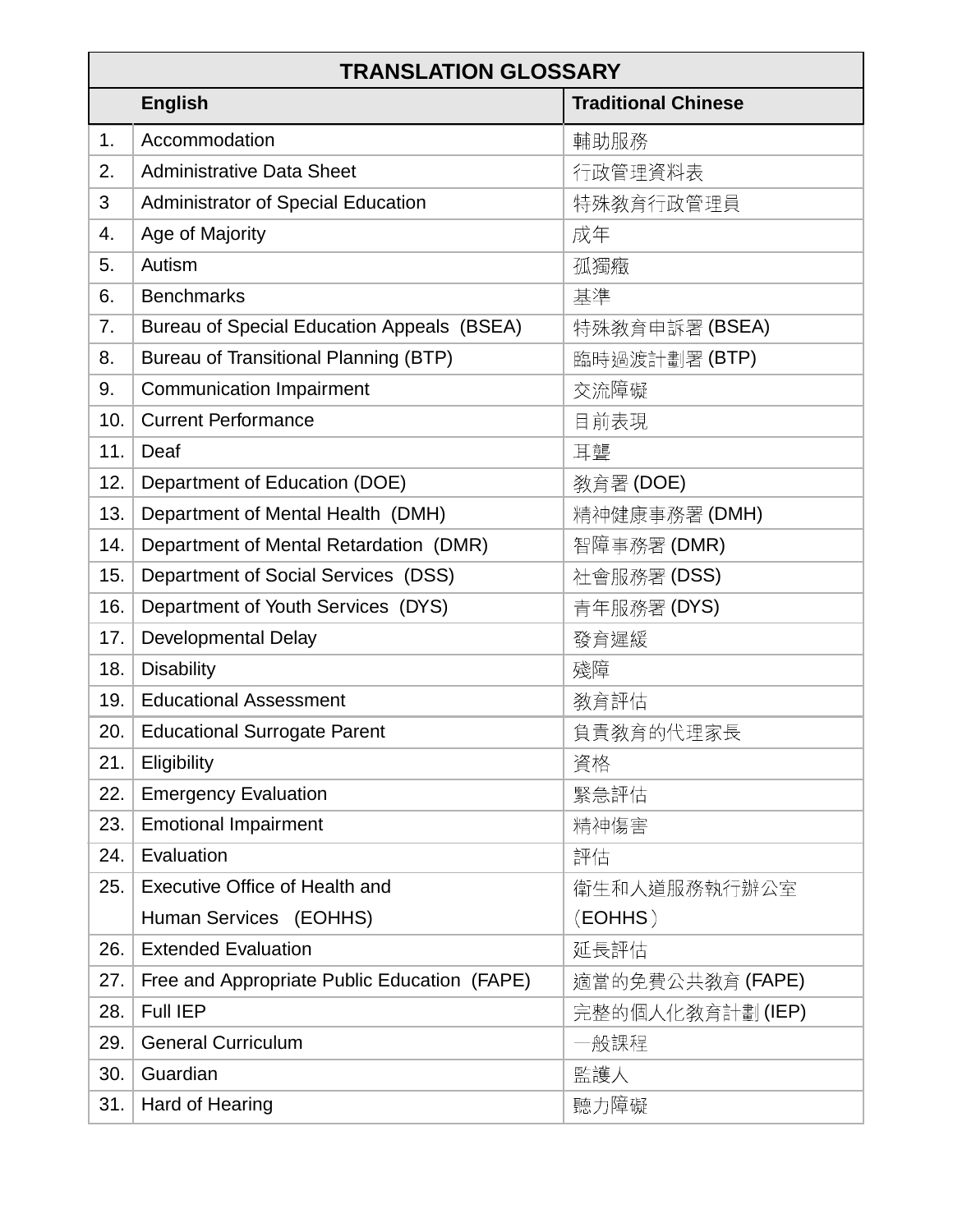| <b>TRANSLATION GLOSSARY</b> |                                                    |                            |  |
|-----------------------------|----------------------------------------------------|----------------------------|--|
|                             | <b>English</b>                                     | <b>Traditional Chinese</b> |  |
| 32.                         | <b>Health Assessment</b>                           | 健康評估                       |  |
| 33.                         | <b>Health Impairment</b>                           | 健康障礙                       |  |
| 34.                         | <b>Home Assessment</b>                             | 家庭評估                       |  |
| 35.                         | Independent Educational Evaluation (IEE)           | 獨立敎育評估 (IEE)               |  |
| 36.                         | Individualized Education Program (IEP)             | 個人化敎育計劃(IEP)               |  |
| 37.                         | Individuals with Disabilities Education Act (IDEA) | 殘障個人敎育法 (IDEA)             |  |
| 38.                         | <b>Initial Evaluation</b>                          | 初始評估                       |  |
| 39.                         | <b>Instructional Modification</b>                  | 教育修改                       |  |
| 40.                         | Intellectual Impairment                            | 智障                         |  |
| 41.                         | <b>Learning Standards</b>                          | 學習標準                       |  |
| 42.                         | Least Restrictive Environment (LRE)                | 限制最少的環境(LRE)               |  |
| 43.                         | Limited English Proficiency (LEP)                  | 有限英語能力 (LEP)               |  |
| 44.                         | Local Education Agency (LEA)                       | 地方教育機構 (LEA)               |  |
| 45.                         | MA Commission for the Blind (MCB)                  | 麻省盲人委員會(MCB)               |  |
| 46.                         | MA Commission for the Deaf and Hard of Hearing     | 麻省聾人和聽力障礙患者委員會             |  |
|                             | (MCDHH)                                            | (MCDHH)                    |  |
| 47.                         | MA Rehabilitation Commission (MRC)                 | 麻省康復委員會 (MRC)              |  |
| 48.                         | <b>Manifestation Determination</b>                 | 表現確定                       |  |
| 49.                         | Massachusetts Comprehensive Assessment             | 麻省綜合評估系統 (MCAS)            |  |
|                             | System (MCAS)                                      |                            |  |
| 50.                         | <b>Measurable Annual Goal</b>                      | 可測量年度目標                    |  |
| 51.                         | Neurological Impairment                            | 神經障礙                       |  |
| 52.                         | Objectives                                         | 目標                         |  |
| 53.                         | Parents' Rights Brochure                           | 父母權利手冊                     |  |
| 54.                         | <b>Partial IEP</b>                                 | 部份個人化敎育計劃(IEP)             |  |
| 55.                         | <b>Performance Level</b>                           | 表現水平                       |  |
| 56.                         | <b>Physical Impairment</b>                         | 身體障礙                       |  |
| 57.                         | Placement                                          | 插班                         |  |
| 58.                         | <b>Placement Consent Form</b>                      | 插班應允表                      |  |
| 59.                         | <b>Positive Behavioral Supports</b>                | 正面行為支援                     |  |
| 60.                         | <b>Problem Resolution System</b>                   | 解決問題系統                     |  |
| 61.                         | <b>Procedural Safeguards</b>                       | 程序保障                       |  |